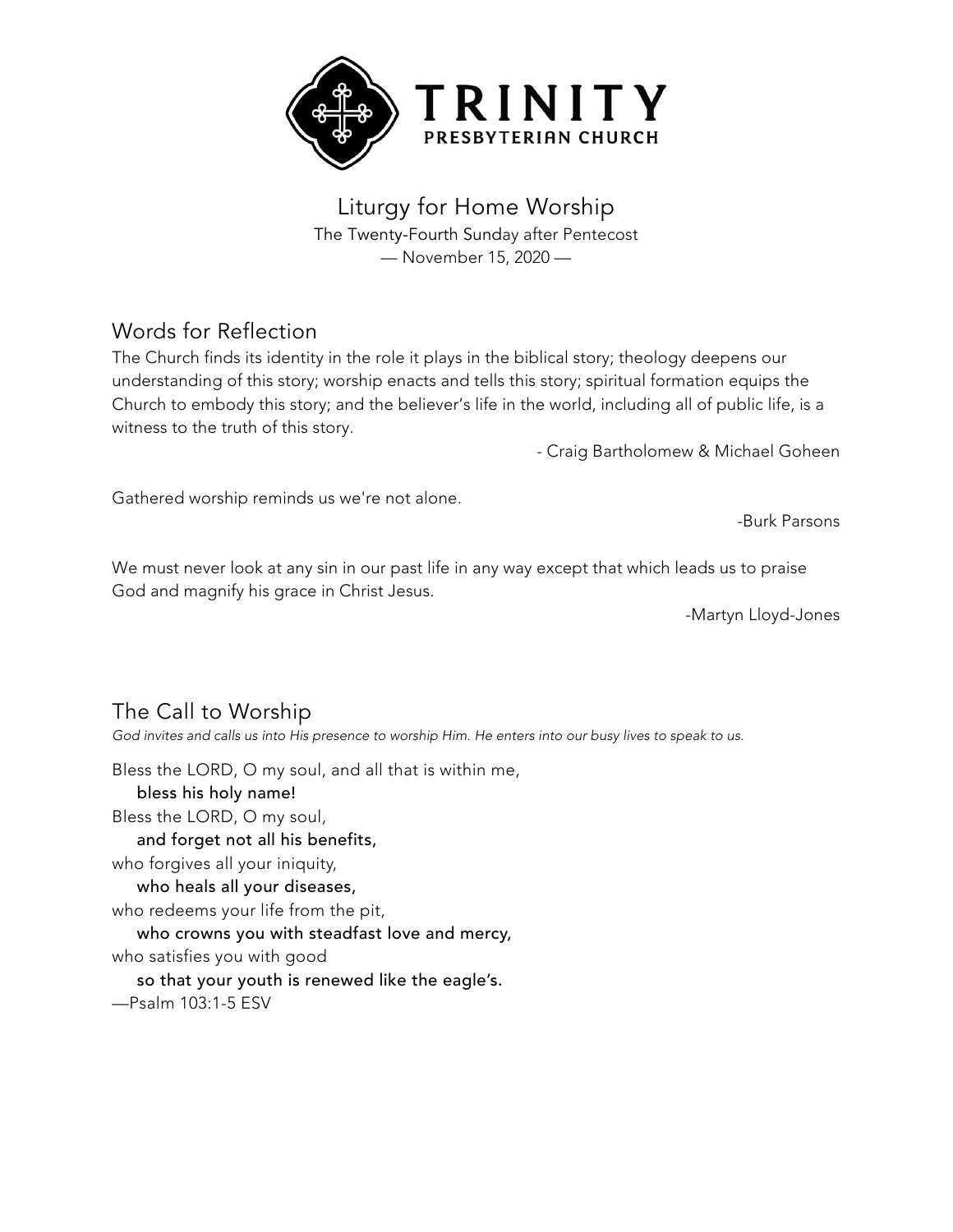# Song of Praise | 10,000 Reasons

We sing praises to God and proclaim through song the good news of what He has done in Jesus' death and resurrection. Some songs might be initially unfamiliar, but we believe the rich, true, beautiful words of these hymns *will make their way into your heart.*

| Bless the Lord, O my soul                | You're rich in love and You're slow to anger |
|------------------------------------------|----------------------------------------------|
| O my soul                                | Your name is great and Your heart is kind    |
| Worship His holy name                    | For all your goodness I will keep on singing |
| Sing like never before                   | Ten thousand reasons for my heart to find    |
| O my soul                                | (Chorus)                                     |
| I worship Your holy name                 |                                              |
|                                          | And on that day when my strength is failing  |
| The sun comes up; it's a new day dawning | The end draws near and my time has come      |
| It's time to sing Your song again        | Still my soul will sing Your praise unending |
| Whatever may pass and whatever lies      | Ten thousand years and then forever more     |
| before me                                | (Chorus)                                     |

Words & Music: Matt Redman

# Opening Prayer & Lord's Prayer

Let me be singing when the evening comes

*We ask for God to be present among us and conclude with the prayer that Jesus taught his disciples to pray.*

Our Father, Who art in heaven, hallowed be Thy name. Thy Kingdom come, Thy will be done, on earth as it is in heaven. Give us this day our daily bread and forgive us our debts, as we forgive our debtors. And lead us not into temptation, but deliver us from evil. For Thine is the kingdom, the power, and the glory, forever. Amen.

#### Doxology

*(Chorus)*

Praise God from whom all blessings flow; Praise him, all creatures here below; Praise him above, ye heavenly host; Praise Father, Son, and Holy Ghost. Amen.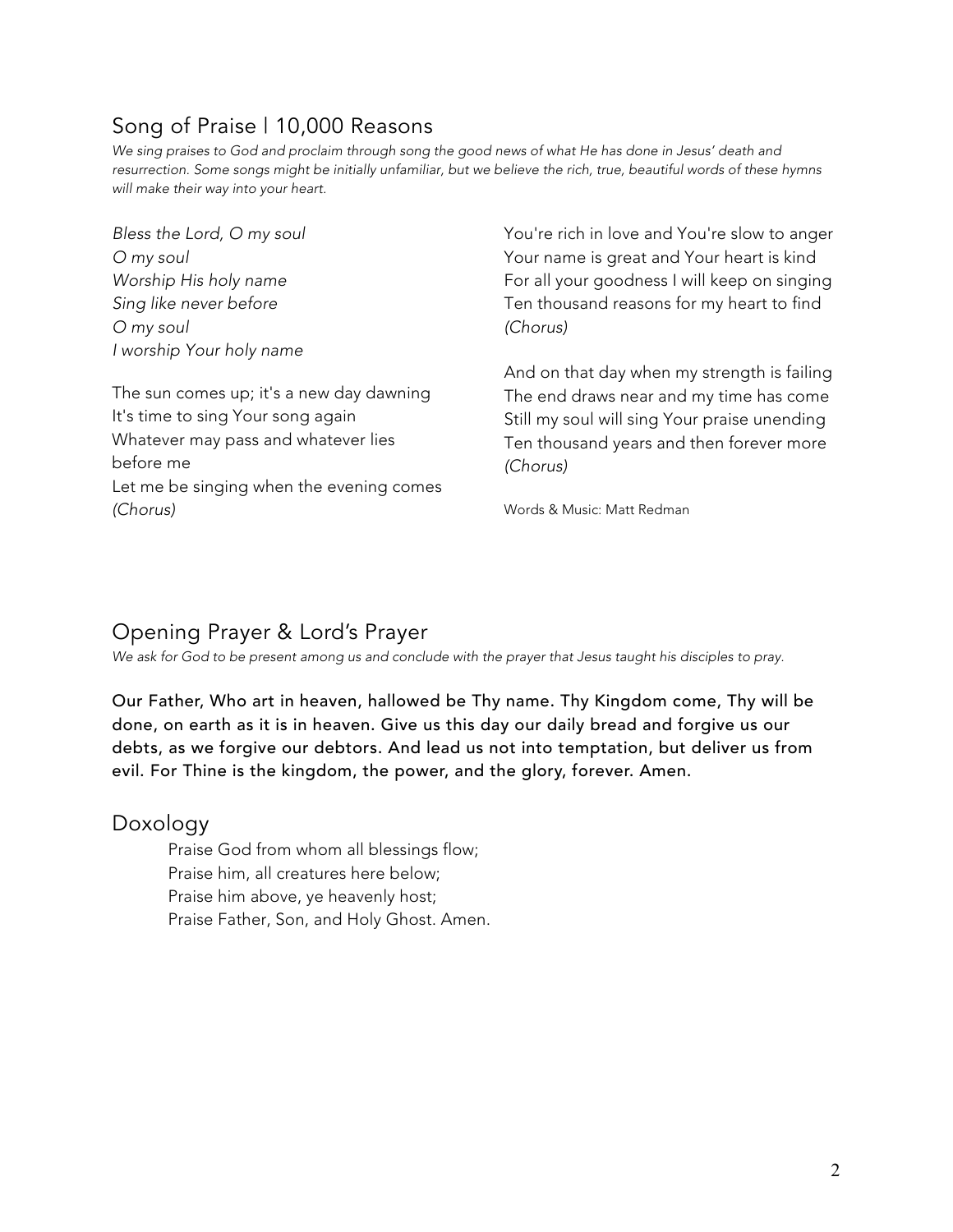# Confession of Sin

We fight the temptation to hide our sin and instead acknowledge it openly to God, but we do so in light of the grace *offered in Jesus.*

#### Most Merciful God,

We confess that we have sinned against You in thought, word, and deed, by what we have done, and by what we have left undone. We have not loved You with our whole heart; we have not loved our neighbors as ourselves. We are truly sorry and we humbly repent. For the sake of Your Son Jesus Christ, have mercy on us and forgive us; that we may delight in Your will, and walk in Your ways, to the glory of Your Name. Amen.

## Silent Confession

#### Assurance of Forgiveness

*God reminds our forgetful hearts of the grace that is ours in Jesus.*

The LORD is merciful and gracious, slow to anger and abounding in steadfast love. For as high as the heavens are above the earth, so great is his steadfast love toward those who fear him; as far as the east is from the west, so far does he remove our transgressions from us.

—Psalm 103:8, 11-12 ESV

# Hymn of Response | I Asked the Lord

*We respond in thanks and praise for God's redemptive work in Christ.*

I asked the Lord that I might grow In faith and love and every grace; Might more of His salvation know, And seek more earnestly His face.

'Twas He who taught me thus to pray, And He I trust has answered prayer, But it has been in such a way As almost drove me to despair.

I hoped that in some favored hour At once He'd answer my request, And by His love's constraining power Subdue my sins and give me rest.

Instead of this He made me feel

The hidden evils of my heart, And let the angry powers of Hell Assault my soul in every part.

Yea more with His own hand He seemed Intent to aggravate my woe; Crossed all the fair designs I schemed, Cast out my feelings, laid me low.

Lord why is this, I trembling cried, Wilt Thou pursue thy worm to death? "Tis in this way" The Lord replied, "I answer prayer for grace and faith."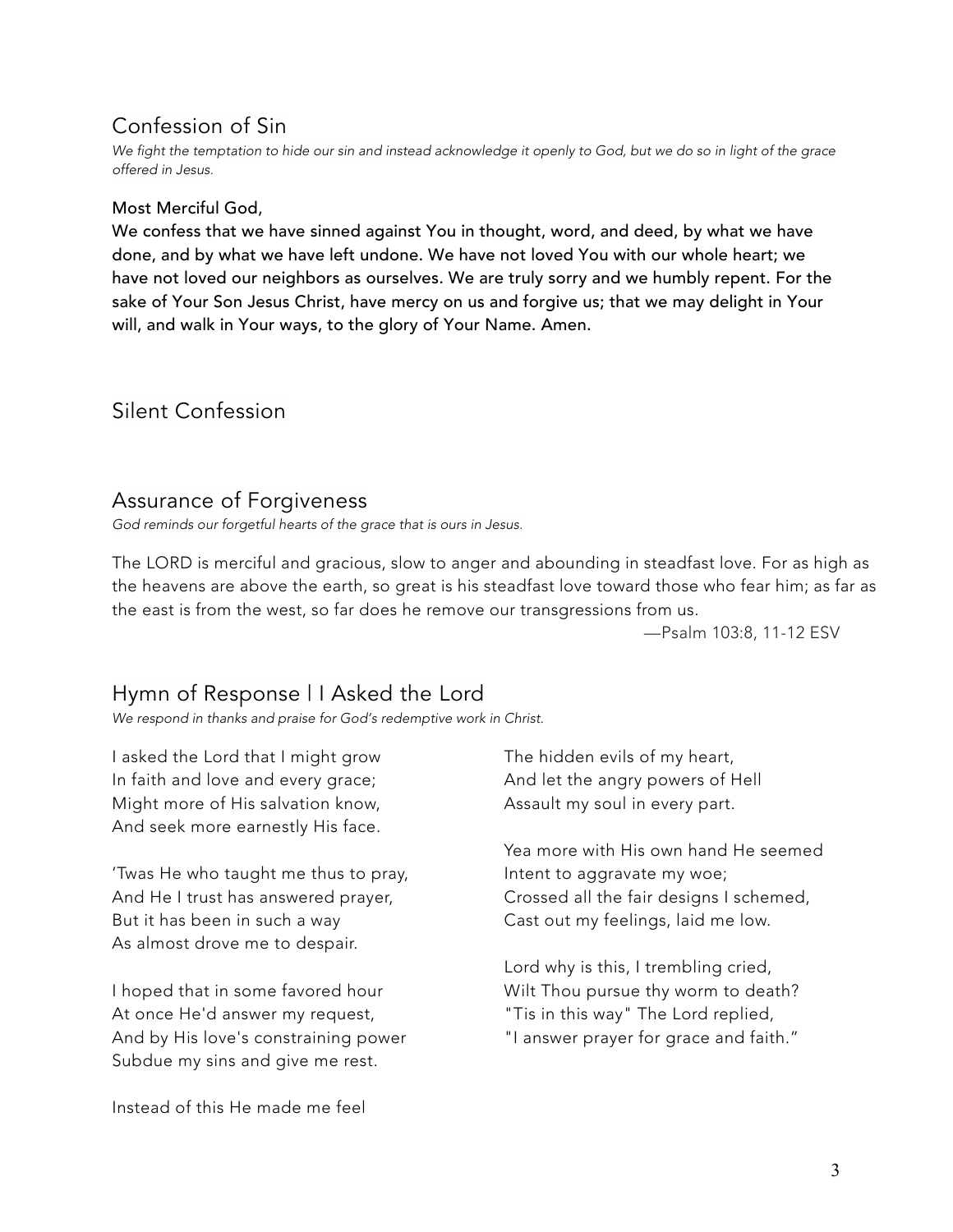"These inward trials I employ From self and pride to set thee free, And break thy schemes of earthly joy That thou mayest seek thy all in me,

That thou mayest seek thy all in me."

Words: John Newton & Laura Taylor Music: Laura Taylor

## Confession of Faith | The Heidelberg Catechism #1

*We join the church in history by confessing this basic statement of what Christians believe.*

Q. What is your only comfort in life and in death?

A. That I am not my own, but belong—body and soul, in life and in death—to my faithful Savior, Jesus Christ. He has fully paid for all my sins with his precious blood, and has set me free from the tyranny of the devil. He also watches over me in such a way that not a hair can fall from my head without the will of my Father in heaven; in fact, all things must work together for my salvation. Because I belong to him, Christ, by his Holy Spirit, assures me of eternal life and makes me wholeheartedly willing and ready from now on to live for him.

#### The Offering

*In gratitude, we offer our gifts to God. You may give online at www.trinitypresfw.org/give or through the Church Center App.*

# The Prayers of the People

*We lift up our requests to God knowing that He hears us when we pray.*

# The Reading of the Word **Luke 10:38-42**

*God speaks to us through His Word.*

10:38 Now as they went on their way, Jesus entered a village. And a woman named Martha welcomed him into her house. 39 And she had a sister called Mary, who sat at the Lord's feet and listened to his teaching. 40 But Martha was distracted with much serving. And she went up to him and said, "Lord, do you not care that my sister has left me to serve alone? Tell her then to help me." 41 But the Lord answered her, "Martha, Martha, you are anxious and troubled about many things, 42 but one thing is necessary. Mary has chosen the good portion, which will not be taken away from her."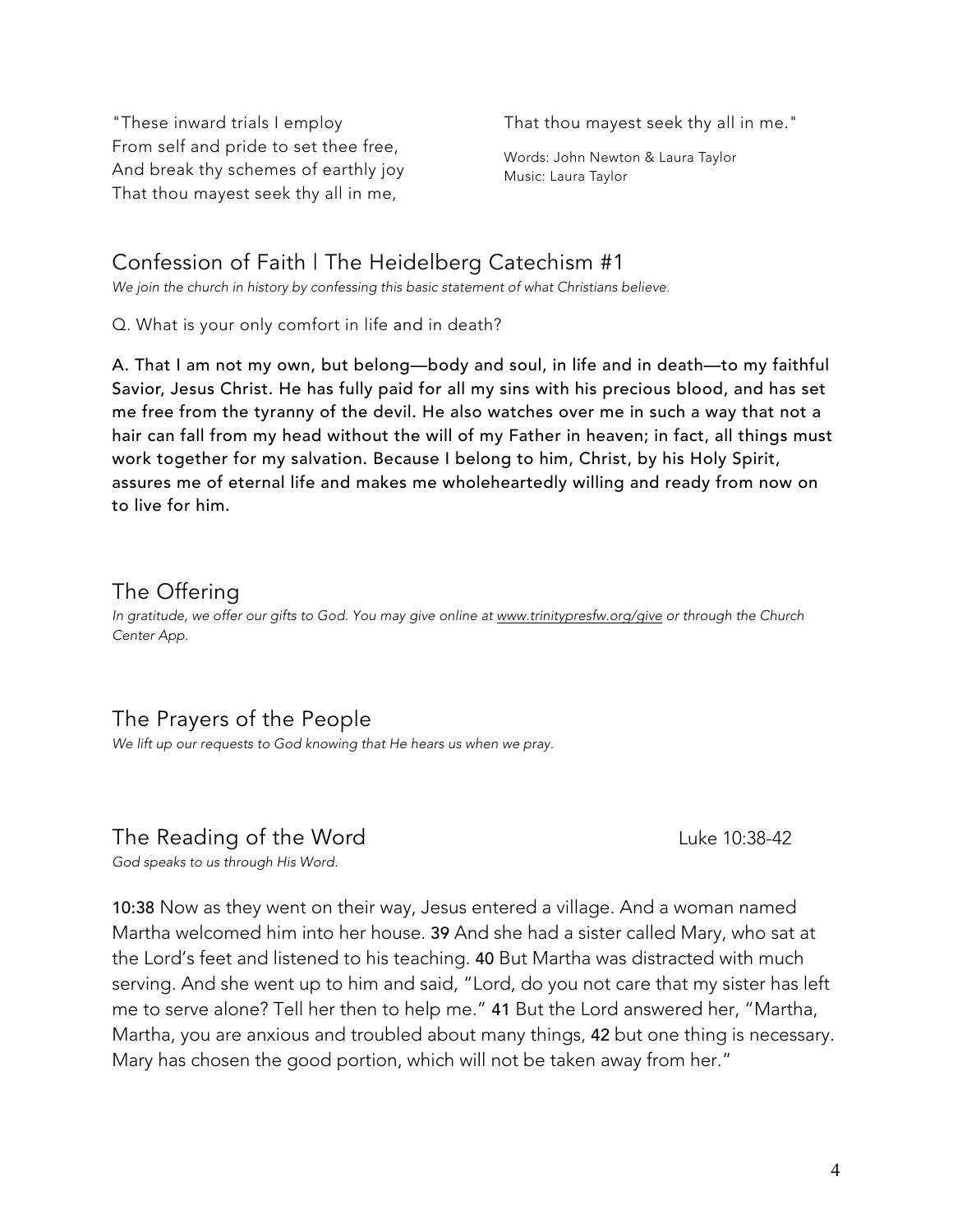Reader: The Word of the Lord. People: Thanks be to God.

The Preaching of the Word Pastor Keith Berger

# Sermon Notes,我们也不能在这里的时候,我们也不能在这里的时候,我们也不能会在这里的时候,我们也不能会在这里的时候,我们也不能会在这里的时候,我们也不能会在这里的时候,我们也不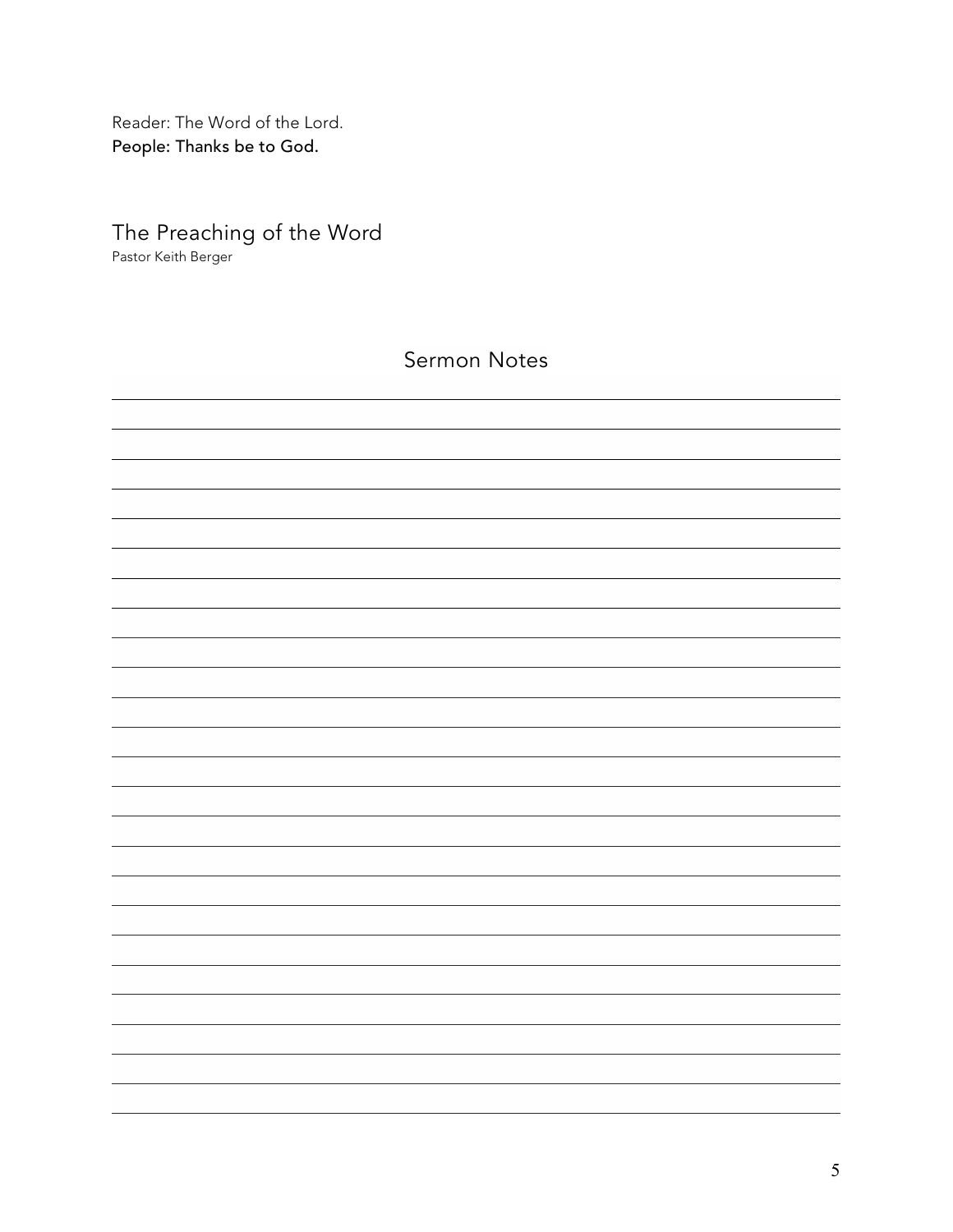# The Celebration of Holy Communion

Communion (also called the Lord's Supper or the Eucharist) is the family meal of baptized Christians. It's not a meal for good people. It's a meal for desperate people who trust in Jesus alone for salvation, who are at peace with God and with their neighbor, and who seek strength and grace to live more faithfully with Jesus. You will be invited to come forward. If you are not a Christian, or if you are not prepared to *share in this meal today, we encourage you to spend this time in reflection or prayer.*

*Children who have not received their first communion are welcome to come forward with their families.* We invite children who are ready to make a public profession of faith in Christ to arrange a meeting with *the elders, and thus become "communicants" at the Lord's Table.*

| Pastor: | The Lord be with you.                      |
|---------|--------------------------------------------|
| People: | And also with you.                         |
| Pastor: | Lift up your hearts!                       |
| People: | We lift them up to the Lord.               |
| Pastor: | Let us give thanks to the Lord our God.    |
| People: | It is right to give him thanks and praise. |

#### Prayer of Thanksgiving and Words of Institution

| Pastor: | Let us proclaim the mystery of the faith:                             |
|---------|-----------------------------------------------------------------------|
| People: | Christ has died. Christ is risen. Christ will come again. Hallelujah! |
| Pastor: | Christ, our Passover, has been sacrificed for us. Hallelujah!         |
| People: | Therefore, let us keep the feast.                                     |
| Pastor: | The gifts of God for the people of God.                               |

# Hymn for Communion | Pensive Doubting Fearful Heart

Pensive, doubting, fearful heart, Hear what Christ the Savior says; Every word should joy impart, Change thy mourning into praise: Yes, he speaks, and speaks to thee, May he help thee to believe! Then thou presently wilt see, Thou hast little cause to grieve.

Fear thou not, nor be ashamed, All thy sorrows soon shall end I who heav'n and earth have framed, Am thy husband and thy friend I the High and Holy One,

Israel's God by all adored; As thy Savior will be known, Thy Redeemer and thy Lord. For a moment I withdrew, And thy heart was filled with pain; But my mercies I'll renew, Thou shalt soon rejoice again: Though I seem to hide my face, Very soon my wrath shall cease; 'Tis but for a moment's space, Ending in eternal peace.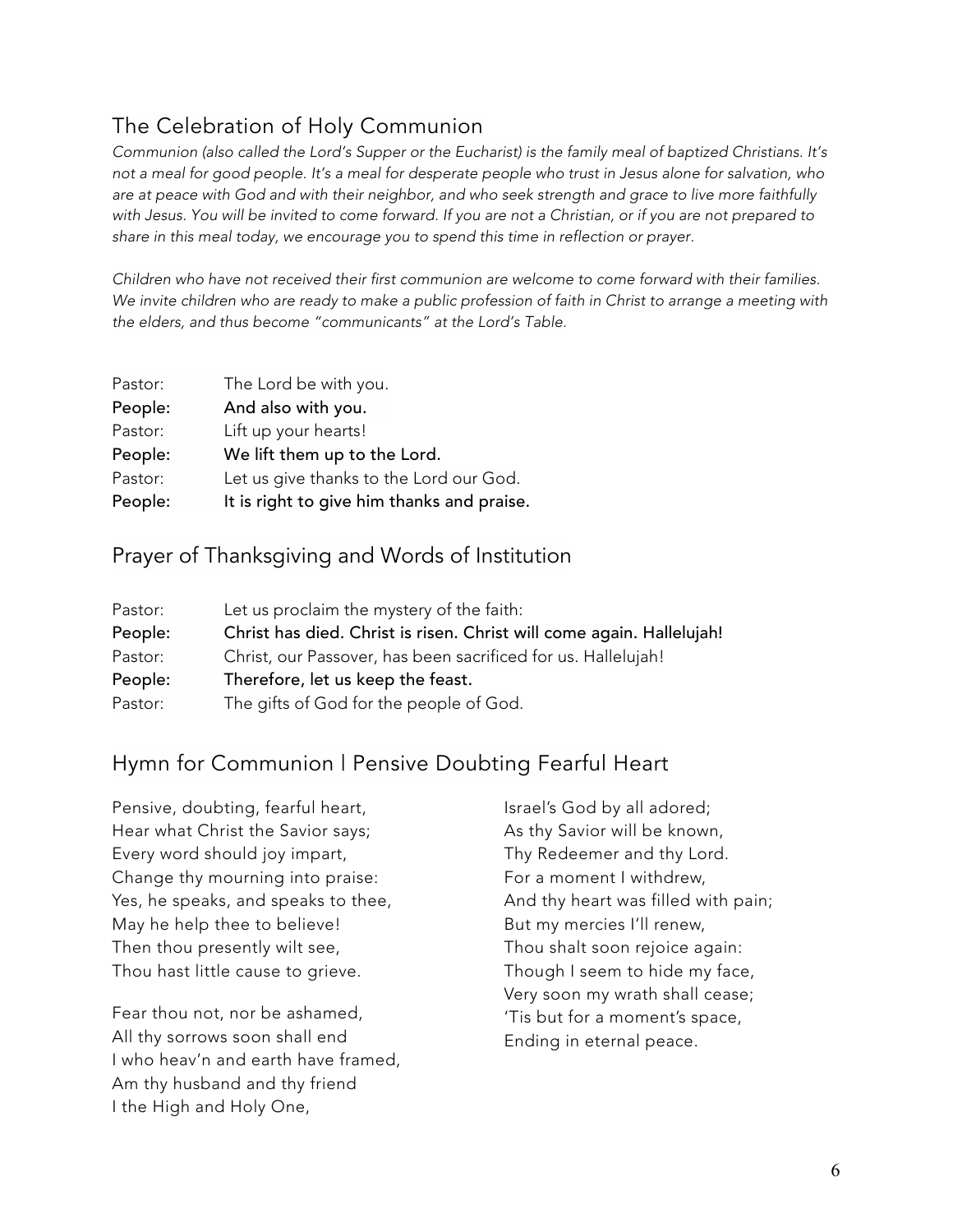Though afflicted, tempest-tossed, Comfortless awhile thou art, Do not think thou canst be lost, Thou art graven on my heart All thy wastes I will repair,

Thou shalt be rebuilt anew; And in thee it shall appear, What a God of love can do.

Words: John Newton; Music: Wendell Kimbrough

#### Life at Trinity

# Departing Hymn | On Jordan's Stormy Banks

*We respond in faith and song.*

On Jordan's stormy banks I stand, And cast a wishful eye To Canaan's fair and happy land, Where my possessions lie.

All o'er those wide extended plains, Shines one eternal day; There God the Son forever reigns, And scatters night away.

*I am bound (I am bound) I am bound (I am bound) I am bound for promised land, I am bound (I am bound) I am bound (I am bound) I am bound for promised land.* No chilling winds nor poisonous breath Can reach that healthful shore; Sickness, sorrow, pain and death, Are felt and feared no more.

#### *(Chorus)*

When shall I reach that happy place, And be forever blessed? When shall I see my Fathers face, And in His bosom rest?

*(Chorus)*

Words: Samuel Stennett Music: Christopher

# The Benediction

God sends us out with his blessing. A benediction is not a prayer. We don't bow our heads. We lift them up and even lift up our hands to receive his blessing as we are sent out as participants in His mission to Fort Worth.

The LORD bless you and keep you; the LORD make his face to shine upon you and be gracious to you; the LORD lift up his countenance upon you and give you peace.

—Numbers 6:24-26 ESV

#### The Sending

*The people of God are sent into the world to love God, love people, and love Fort Worth.*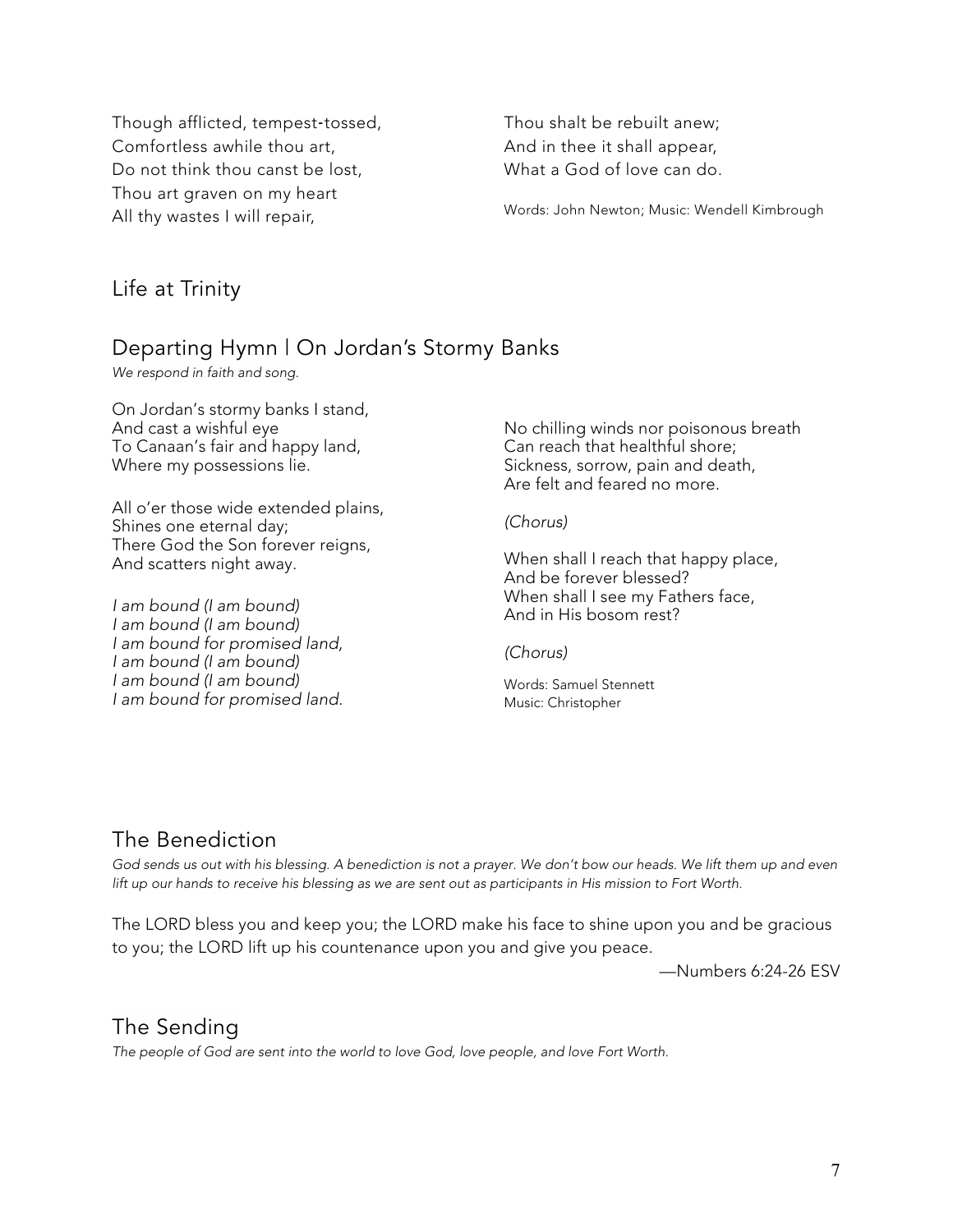Pastor: Let us go forth to serve Fort Worth and the world as those who love our Lord and Savior, Jesus Christ.

People: Thanks be to God! The state of the state of the state of the state of the state of the state of the state of the state of the state of the state of the state of the state of the state of the state of the state of t

## Announcements

## College Student Dinner Today

Today after worship head over to the home of Kelly and Ryan Opgenorth (3216 Tex Blvd) and join us for a fire pit in the backyard and food inside for people enjoy time together. Mask wearing inside is encouraged. If any Trinity families would like to come, help bring food, or help with set-up please contact Kelly (kellyopge@gmail.com).

# Youth Group

Today we have youth small groups for middle and high school Trinity students directly after worship from 530-630pm at Connell. Today is the last meet up of small groups for the semester! In these groups students will have the opportunity to develop community with one another as well as unpack the sermon from our series in James along with youth volunteers. For safety reasons, these groups will require students to wear masks while in the classroom together. Questions? Please contact John (john@trinitypresfw.org).

## Women's Fall Bible Study

This fall (September-November) we are studying Genesis: The Savior Behind the Stories and meeting using various small group formats to fit your Covid comfort level and schedule. If you have any questions, please don't hesitate to contact Susan (susan@trinitypresfw.org).

# Mission Spotlight

#### Rivertree Academy

Rivertree Academy has asked Trinity to help lead their Parent University courses and we are thankful for this unique opportunity to come alongside them. They are looking for a couple of volunteers to co-lead a group with a Rivertree parent to discuss topics such as racial reconciliation, pride, parenting, etc. The groups will meet virtually on Tuesday or Thursday from 6-7pm for the month of November. There will be more opportunities to lead Parent University courses in the Spring as well! Email Emily (williams.emmie13@gmail.com) for more information or to sign up!

# Trinity Christmas Giving Tree

Join us in supporting our local ministry partners this Christmas. Look for the tree in the foyer at church. There are ornaments with gifts listed on the back to purchase for our partners. Select an